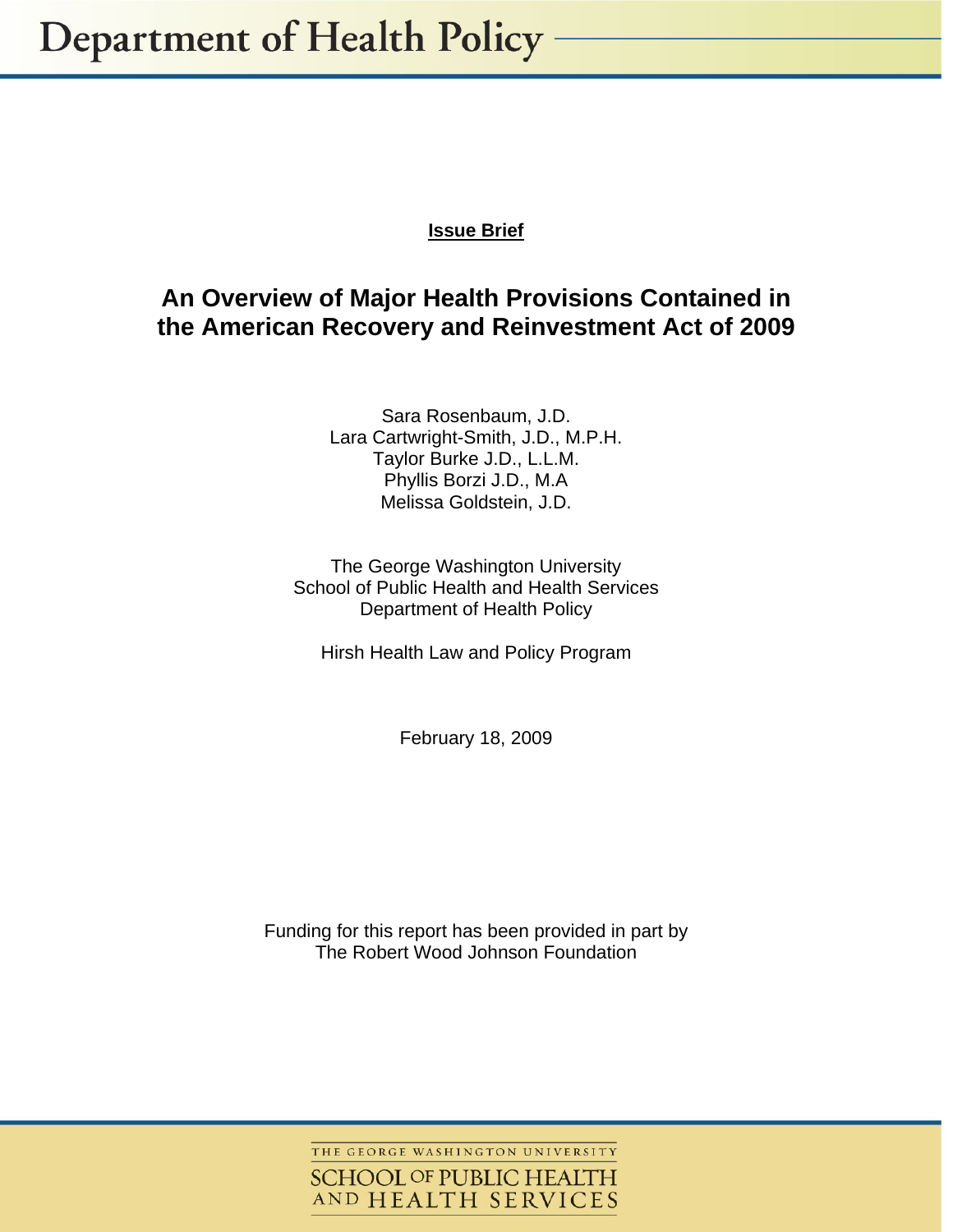## *Introduction*

On February 17, 2009, President Barack Obama signed the American Recovery and Reinvestment Act of 2009 (ARRA) into law. One of the most sweeping pieces of economic legislation ever enacted, ARRA not only provides hundreds of billions of dollars in new health and health care spending but also makes comprehensive reforms in health law and policy, particularly in the area of health information law, including health information technology (HIT) adoption and health information privacy. In some cases, the legislation creates new law, while in others it significantly amends existing laws, in particular Medicare and Medicaid.

This comparative analysis presents a detailed overview of key elements of the House and Senate legislation, as well as the final conference agreement enacted into law. The analysis covers the following topics:

- HIT adoption (establishment of program, privacy improvements, Medicare and Medicaid payment incentives for adoption)
- Medicaid economic stimulus reforms
- Comparative effectiveness
- Extending health insurance to the unemployed (COBRA)
- Modification of health care tax credit under Trade Act
- Health centers investments
- Primary health care workforce
- Public health investments

# *Health Information Technology Adoption*

The ARRA establishes the Health Information Technology for Economic and Clinical Health (HITECH) Act, a federal program that supports (both structurally and economically), the development of HIT. The program codifies and directly funds the Office of the National Coordinator for Health Information Technology and authorizes the National Coordinator to direct new federal investments in HIT capability in accordance with the development of comprehensive federal standards. An HIT Policy Committee, comprised of government-appointed stakeholders and experts, will assist HHS policymaking in areas such as the formation of a nationwide technology infrastructure that allows for electronic use and accurate exchange of health information, data collection, and adoption of technologies that facilitate the encryption of data and accounting of disclosures of health information. The policy committee is specifically directed to make recommendations regarding, among other things, the development of electronic data collection methods that provide for the collection of race, ethnicity, primary language, and gender data. A separate HIT Standards Committee will make recommendations regarding the development of HIT standards, implementation specification, and certification criteria.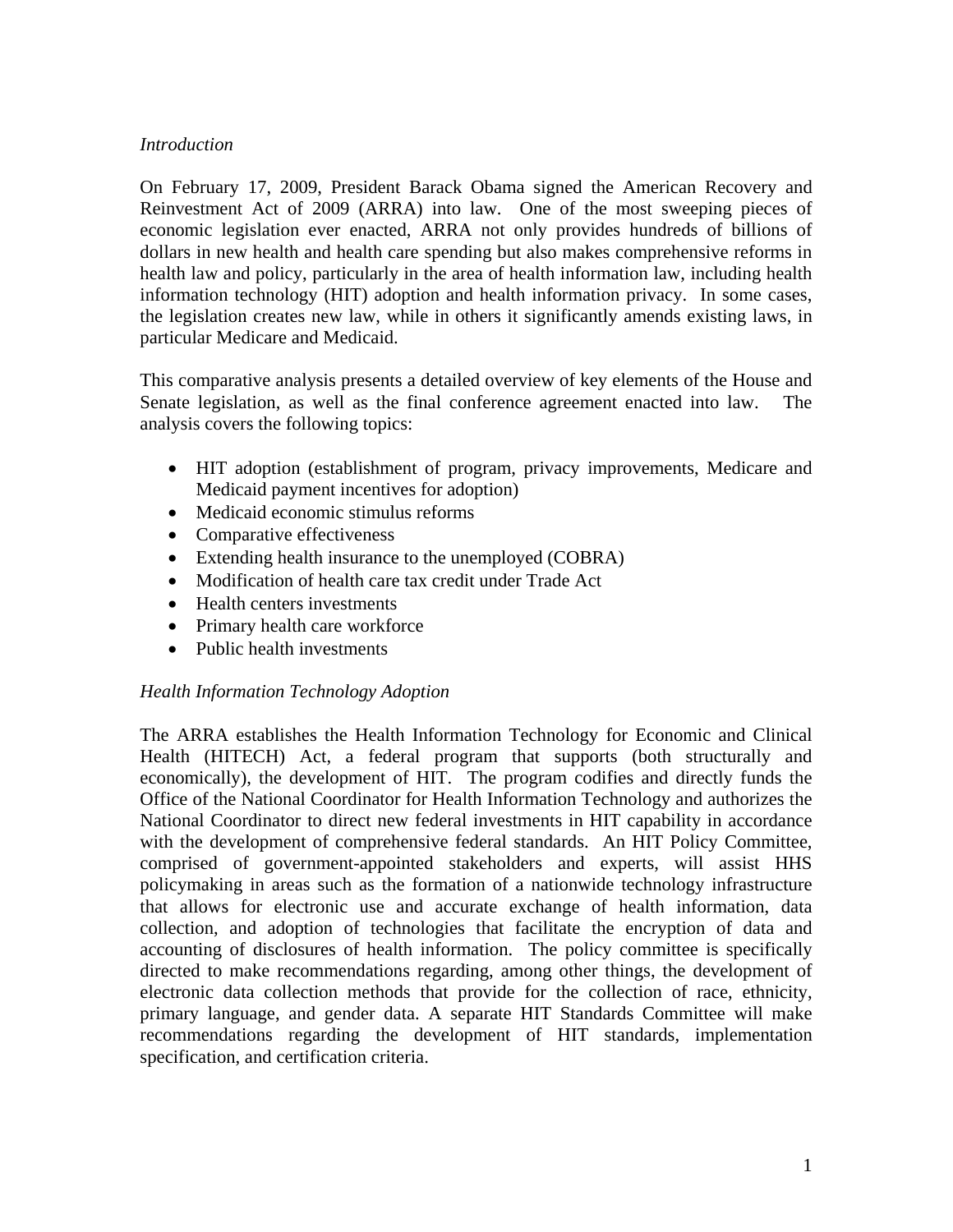The HIT provisions also amend Medicare and Medicaid to provide monetary incentives to spur electronic health records (EHR) adoption. In the case of Medicare, incentives are targeted at physicians (practicing in both fee-for-service settings and, in certain cases, Medicare Advantage Organizations) and hospitals. Eligibility for incentive payments is conditioned on the ability of adopters to demonstrate "meaningful use" of EHRs, including use in practice, the use of interoperable technology, and the ability to report data. Incentive payments are phased out over a 6-year time period followed by penalties imposed on non-adopters. The Medicaid HIT incentives provide 100% federal funding to enable EHR adoption and use by several classes of Medicaid providers (physicians, nurse midwives nurse practitioners, dentists, certain physician assistants, children's hospitals, and general acute care hospitals) that serve a high volume of Medicaid (and in the case of federally qualified health centers and rural health clinics, "needy") patients. As with the Medicare incentives, the Medicaid incentives are provided on a phased-down basis.

The ARRA revises existing health information privacy protections to strengthen privacy and security standards generally, provides for the notification of unauthorized breaches and an accounting of authorized disclosures of health information, guards against the commercial use of personal health information, and clarifies that marketing based on personal health information cannot be considered a health care operation.

## *Medicaid Stimulus Funding*

The ARRA provides for a temporary increase in federal Medicaid contributions, with a base contribution to all states, enhanced payments (in the form of a reduced state contribution) in high unemployment states, and additional disproportionate share hospital allocations. In addition, the legislation extends a previously-enacted moratorium on certain Medicaid regulations promulgated by the Bush Administration. The final legislation does not include a key provision in the House bill, which would have extended coverage to unemployed but otherwise ineligible low-income families. The final legislation does extend transitional Medicaid assistance to persons moving from welfare to work and contains important new protections for American Indians and Native Alaskans.

#### *Comparative Effectiveness*

The ARRA establishes a Federal Coordinating Council for Comparative Effectiveness Research that will assist the Department of Health and Human Services (HHS), the Veterans Administration (VA), the Department of Defense (DOD) and other federal agencies to coordinate and conduct comparative effectiveness and related health services research. The law provides \$1.1 billion to be used to conduct research on clinical outcomes, effectiveness, risk, and benefits of medical treatments and services and encourage the development and use of clinical registries, clinical data networks, and other forms of electronic health data that can be used to generate or obtain outcomes data.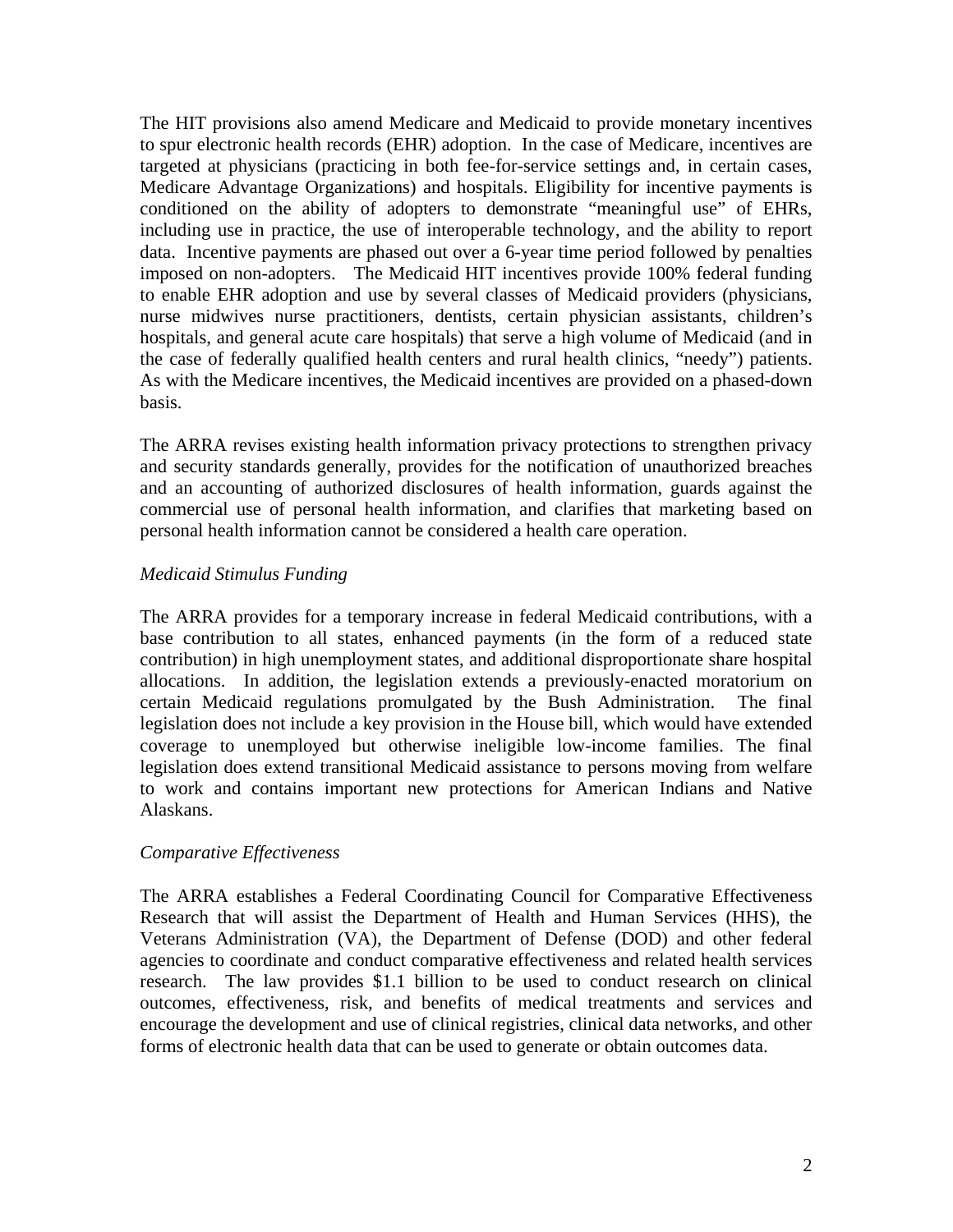#### *COBRA Extended Health Insurance Coverage*

 The Act creates an immediate short term subsidy ("premium assistance") for COBRA coverage for individuals who were involuntarily terminated from employment between September 1, 2008, and December 31, 2009. However, premium assistance is only available to individuals with annual incomes below \$125,000 (single) or \$250,000 (couples). The subsidy is equal to 65% of the required premium and lasts a maximum of nine months. A special election period is created to allow individuals who are eligible for the subsidy to elect COBRA coverage even if they have previously not done so. The subsidy is also available for health care continuation coverage if required by the states for employees not otherwise covered by COBRA (*e.g.,* employees of small employers). Two provisions that appeared in the House bill have been dropped from the final version of the Act: (1) authorization for states to extend Medicaid coverage to certain unemployed individuals; and (2) the extension of unsubsidized COBRA coverage to older and longservice workers until they reach Medicare eligibility or are covered under another group health plan.

#### *Health Care Tax Credit under Trade Assistance Act*

Under the Trade Act of 2002, "eligible individuals" and their qualifying family members are eligible for a refundable tax credit for a portion of the health care premium they pay for "qualifying health insurance" during each month they are eligible. The Act increases on a temporary basis (until 2010) the amount of the tax credit to 80% of the premium (including premiums for COBRA coverage). This credit is available on an advance basis. "Eligible individuals" include Trade Adjustment Assistance Act (TAA) recipients and individuals over 55 receiving pensions from the Pension Benefit Guaranty Corporation (PBGC) as long as the individuals do not have other specified health coverage (such as Medicare, Medicaid or SCHIP, or coverage as an employee under an employer-sponsored health plan where the employer provides at least a 50% subsidy). The Act also includes a number of coordinating amendments to COBRA to align those rules with the TAA provisions.

#### *Community Health Centers and Primary Health Care Workforce*

The ARRA contains investments in health centers and the primary health care workforce. Health center investments include \$1.5 billion for health center construction, renovation, equipment, and acquisition of HIT, \$500 million in additional operating funds, and the Medicaid HIT adoption incentives described above.

In addition, the ARRA makes a \$500 million investment in the primary health care workforce, with \$300 million targeted to the National Health Service Corps and \$200 million to primary care training programs authorized under Titles VII and VIII of the Public Health Service Act.